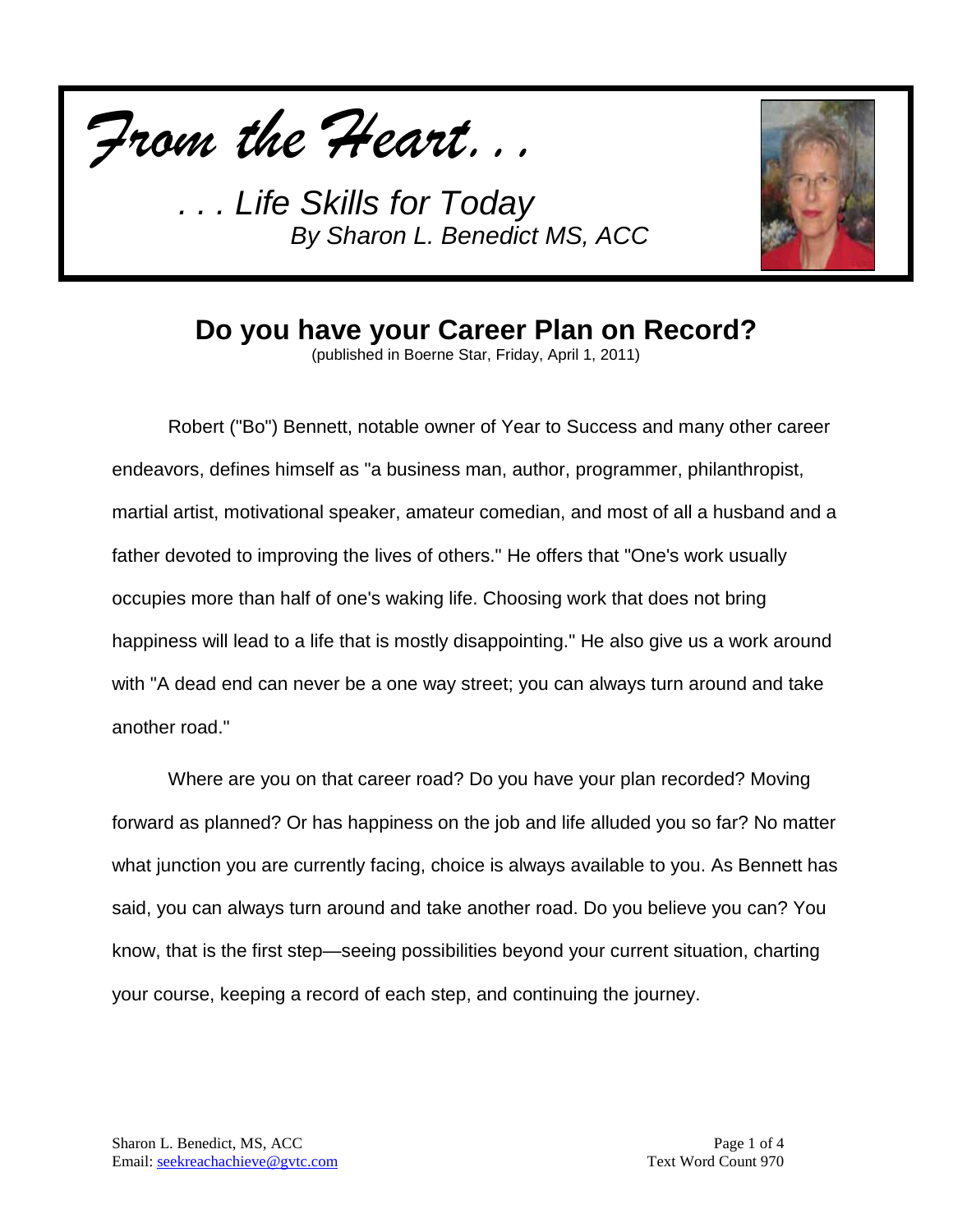In the previous article, you were looking at your career options—your current job, your best match, and your close match. As you now focus on your top career preference, whether it's the one you are currently in or another area, here are some hints on the steps you will need to take. Visit these resources to garner more valuable tips and helps, [www.sba.gov,](http://www.sba.gov/) [http://www.toolkit.cch.com,](http://www.toolkit.cch.com/) [http://sbdcnet.org\)](http://sbdcnet.org/). I also recommend you get objective, professional help with each step, such as career counselor/coach, local resources.

- 1. Determine your appropriate and required skills and talents
- 2. Create a realistic short-term and long-term career path with a competitive edge
- 3. Create a first-class resume for the targeted industry/profession
- 4. Strategically investigate the targeted industry/profession
- 5. Create a personal and professional networking group—short-term, long-term
- 6. Design a high visibility marketing plan for yourself
- 7. Learn how to negotiate preferred salary/wage
- 8. Be true to who you are, no matter the source of help you use.

I can't emphasize more the importance of an up-to-date, relevant resume to keep on hand at all times. When was the last time you reviewed your resume? Or do you even have one handy? No matter which applies, a resume is an essential tool for making career choices, job hunting, and any potential promotions along the way. How you also design your resume relevant to the market you are targeting is as important as what you place in your resume.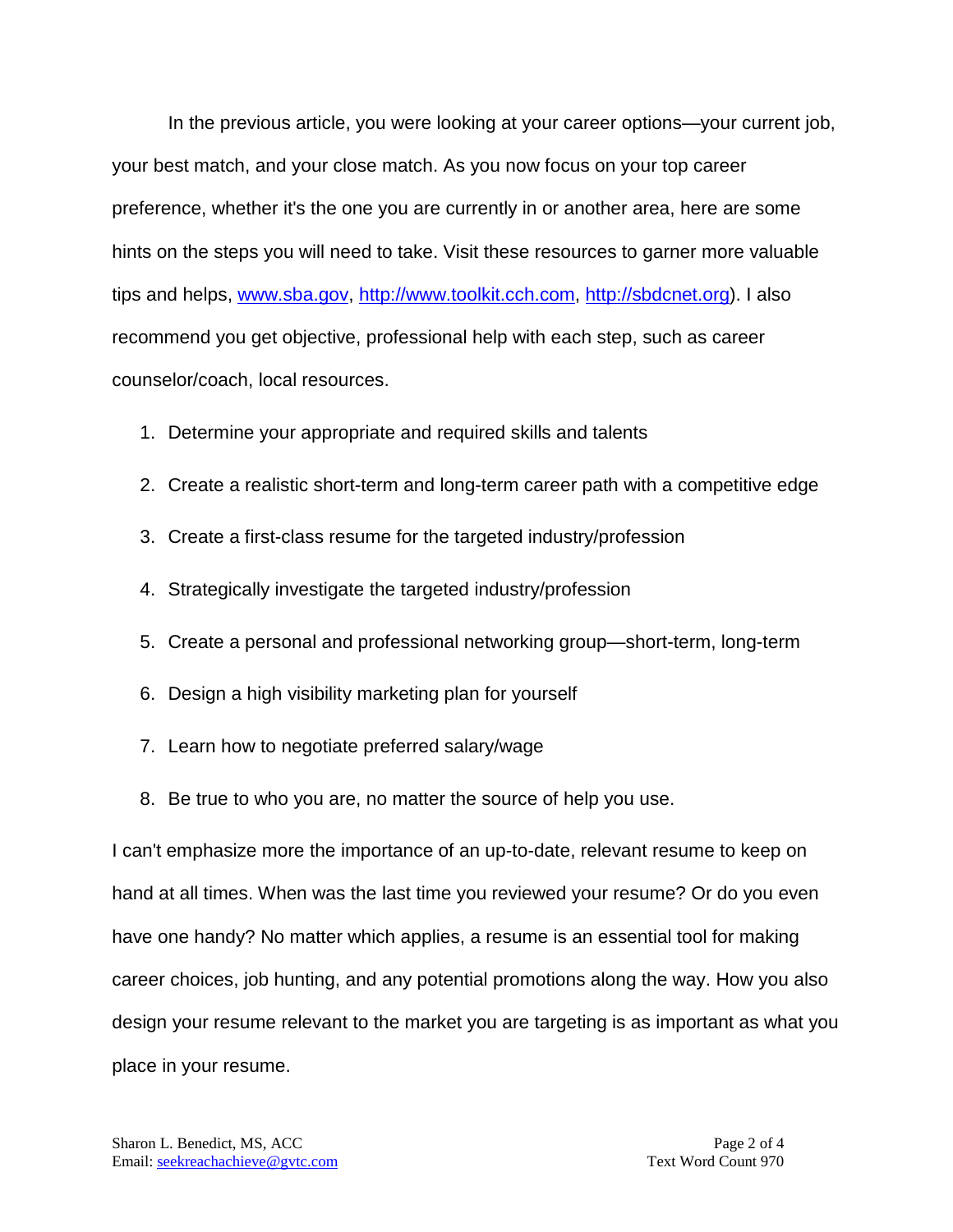A resume summarizes your skills, educational background, vocational experience, and other information. It is not necessarily an autobiography but does provide biographical information pertinent to the job for which you are applying. A well written resume demonstrates how you are a match for that job position. Depending on the targeted market, your resume should have a slightly different focus. Your resume is an invaluable recordkeeping tool for your professional and personal life. Keeping a record of your journey can make all the difference in your life as you look forward and look back years later. Remember, at the end of each day you have actually finished recording another chapter of your career plan and life. Be sure to enjoy the adventure along the way!

See you next article as we continue to cruise through this month's lifeskill, *Recordkeeping*, in all its shapes and sizes. Being the practical man that Bennett is, I leave you with more of his practical thoughts to consider as you chart your course, watch for opportunity in the midst of the inevitable challenges, disappointment, and hopefully only a few rejections in your career path and life.

*"Avoiding the phrase "I don't have time...", will soon help you to realize that you do have the time needed for just about anything you choose to accomplish in life."*

*"A dream becomes a goal when action is taken toward its achievement."*

*"A dream collage is pictures of your goals. It is like your future photo album."*

*"A good leader is one who can tell another how to reach his or her potential; a great leader is one who can help another discover this potential for him or herself."*

*"Rejection is nothing more than a necessary step in the pursuit of success."*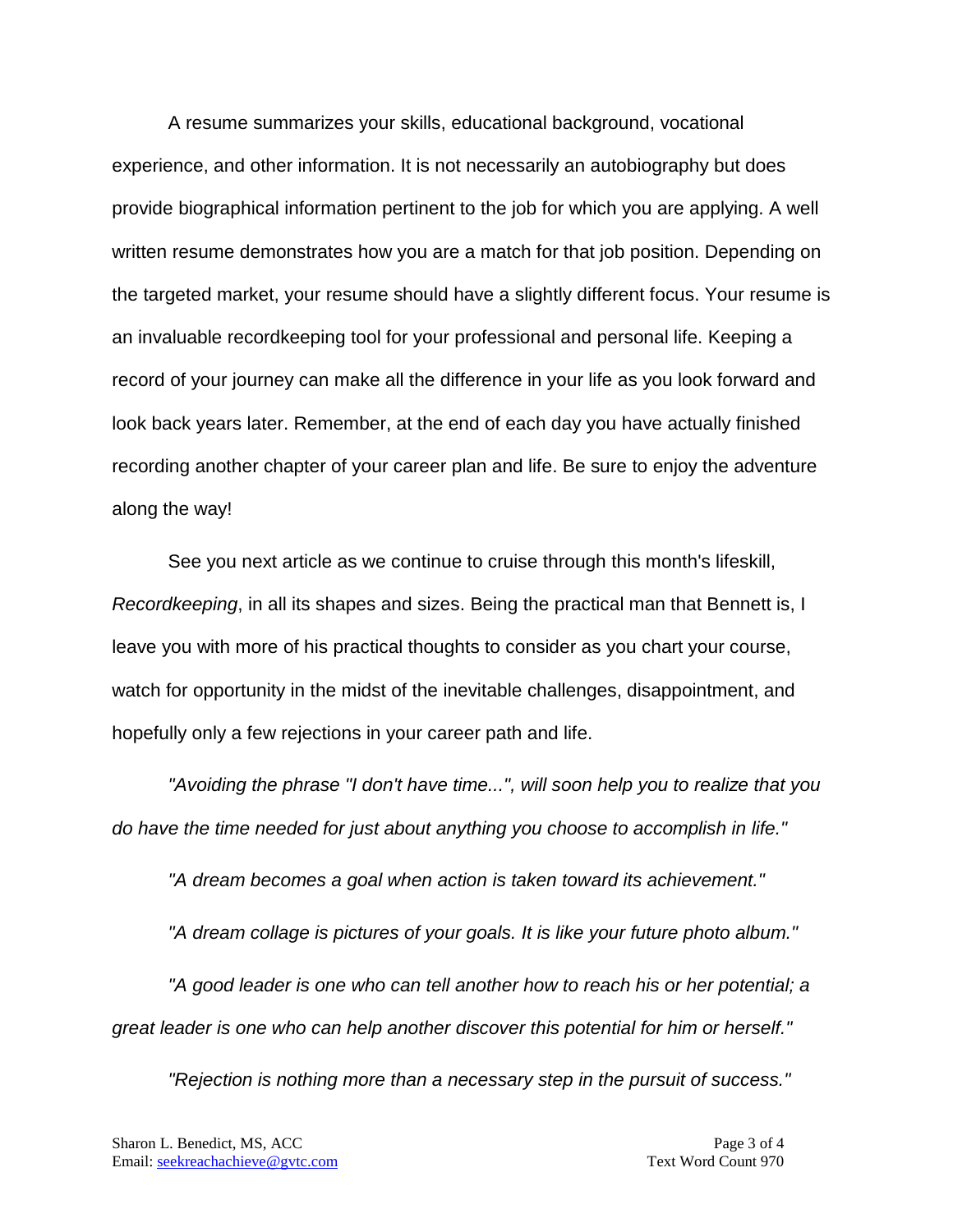*"A single question can be more influential than a thousand statements."*

*"An excuse becomes an obstacle in your journey to success when it is made in place of your best effort or when it is used as the object of the blame."*

*"An objection is not a rejection; it is simply a request for more information."*

*"Anyone who wants to sell you overnight success or wealth is not interested in your success; they are interested in your money."*

*"Be friendly to everyone. Those who deserve it the least need it the most."*

*"Diplomacy is more than saying or doing the right things at the right time, it is avoiding saying or doing the wrong things at any time."*

*"Enthusiasm is not the same as just being excited. One gets excited about going on a roller coaster. One becomes enthusiastic about creating and building a roller coaster."*

*"Every economy is uncertain. Referring to this or any economy as "uncertain" is an unnecessary and pessimistic redundancy."*

*"Every minute you spend in your life is either spent bringing you closer to your goals or moving you away from your goals."*

*"Every day, people settle for less than they deserve. They are only partially living or at best living a partial life. Every human being has the potential for greatness."*

*\*\*\*\*\*\*\**

*Sharon L. Benedict, MS, ACC, is a certified life wellness coach-consultant, specializing in life skills, wellness, and creative arts development for individuals, businesses and organizations [\(www.harvestenterprises-sra.com\)](http://www.harvestenterprises-sra.com/).She welcomes your questions and comments and can be contacted at [seekreachachieve@gvtc.com.](mailto:seekreachachieve@gvtc.com)*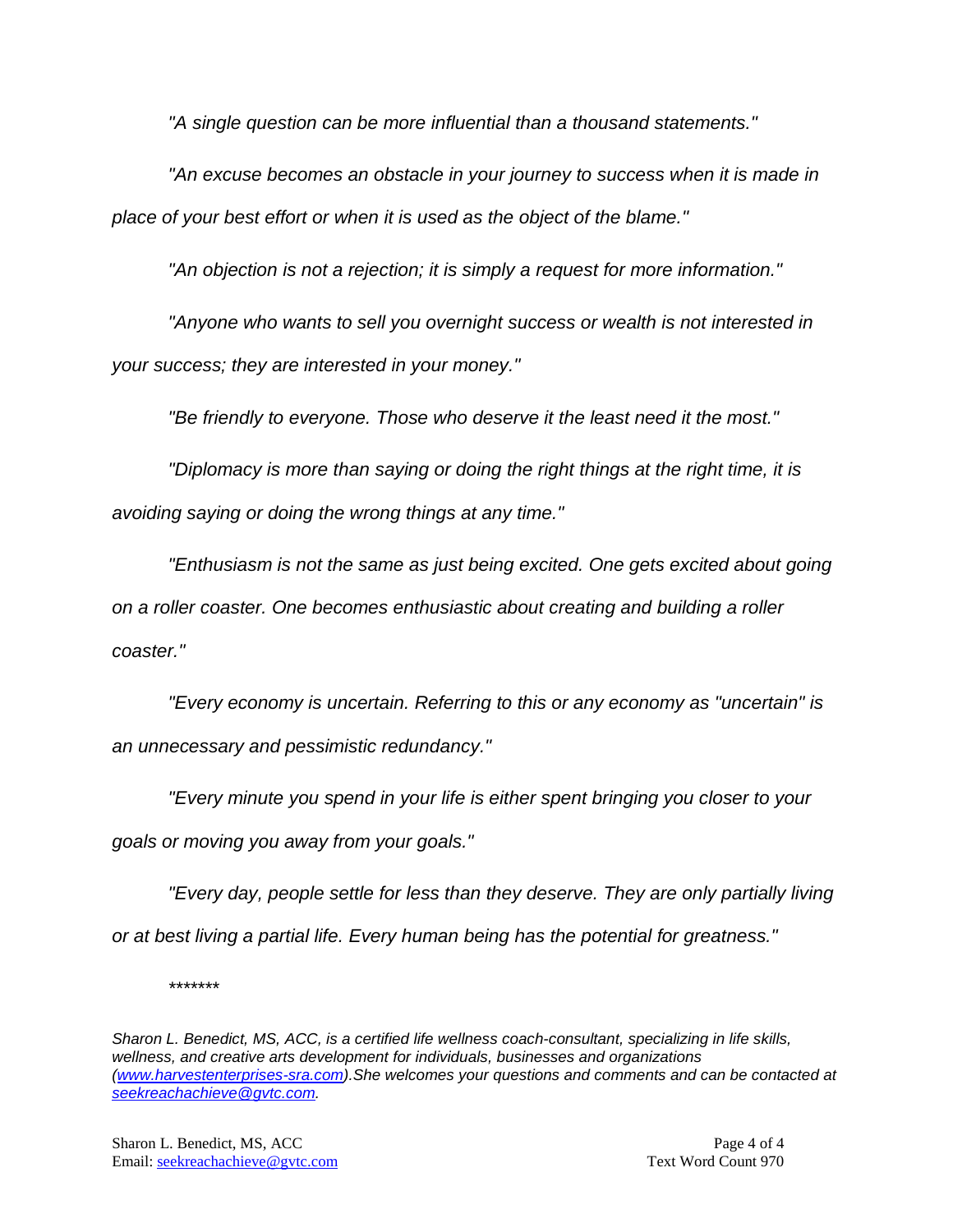



## **Keeping Records . . . a portrait of your life**

(published in Boerne Star, Friday, April 8, 2011)

No matter how important and necessary, recordkeeping for most of us is one of the least liked chores. It is often a love/hate relationship. Difficulties with office organization, records and document management can waste up to 150 hours per year! How would you like to have at least 150 more hours of free time to use more productively? My hope and goal for this article is to help you not only have a "want to" for recordkeeping but also for "making memories."

**"Every man's work, whether it be literature or music or pictures or architecture or anything else, is always a portrait of himself."** These words from the 19th century British writer, Samuel Butler, easily apply to the way we balance our checkbooks but also the memories we leave as our legacy to those we love. **What is your primary attitude toward recordkeeping? (i.e. never paid much attention to it; I hire out; I stay close to my money and memories trail).**

**Why is it important to keep records?** Are you among many American families whose spending habits are basically ignored because you believe you just don't have the time, have no desire to record your expenditures or even talk about them? Here are a few habits I did routinely: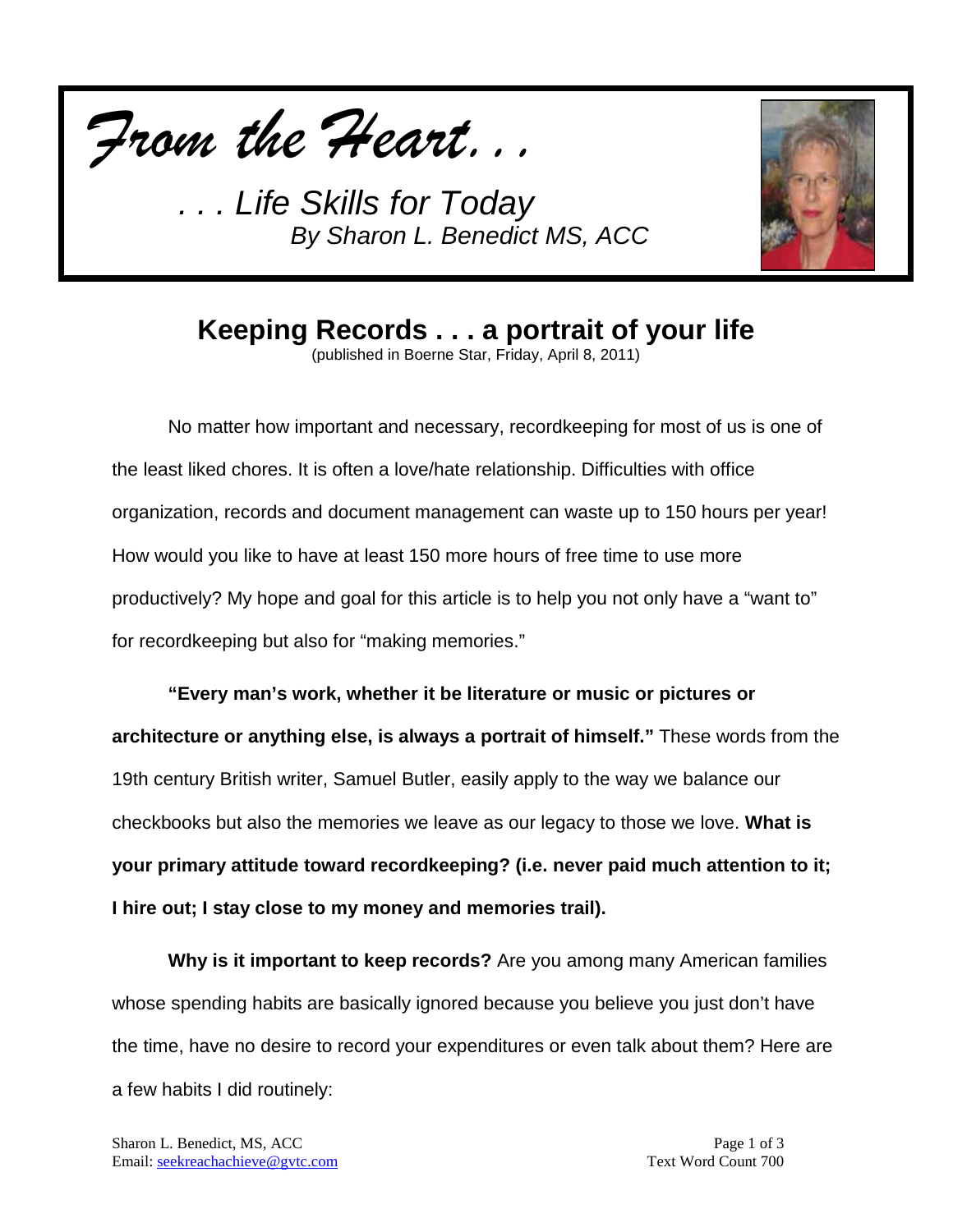- Never save receipts; let alone record them in some ledger or money management software program.
- Do not communicate with each other on mutual spending decisions.
- Loves spontaneous buying that feels good in the moment, not thinking about long-term consequences or life goals.
- One spouse dominating financial decisions.
- Don't have a budget; and if you do, never review and stay committed to its purpose.
- Have to own the latest gadget and what's-it, thinking you will use it when you really know deep down you probably won't.

Do these habits sound familiar? This list could go on and on. I bet you could add more creative ones yourself. These habits I once had in my own life are gratefully gone now. **Do you save all your receipts?**—bank statements, pay slips, household receipts/bills (i.e. food, housing, utilities, clothing, medicine, nutritional supplements, car repairs). If not, why? **What kind of recordkeeping do you routinely do, both personally and professionally?**

*First, why is it important to keep records?* If integrity is high on your list of core values, then recordkeeping is the training tool. There is no other way to preserve and maintain a check and balance on integrity than keeping accurate and honest records. Recordkeeping involves your personal and professional life. Recordkeeping tracks your career, money, possessions, and preserves your life memories for your loved ones.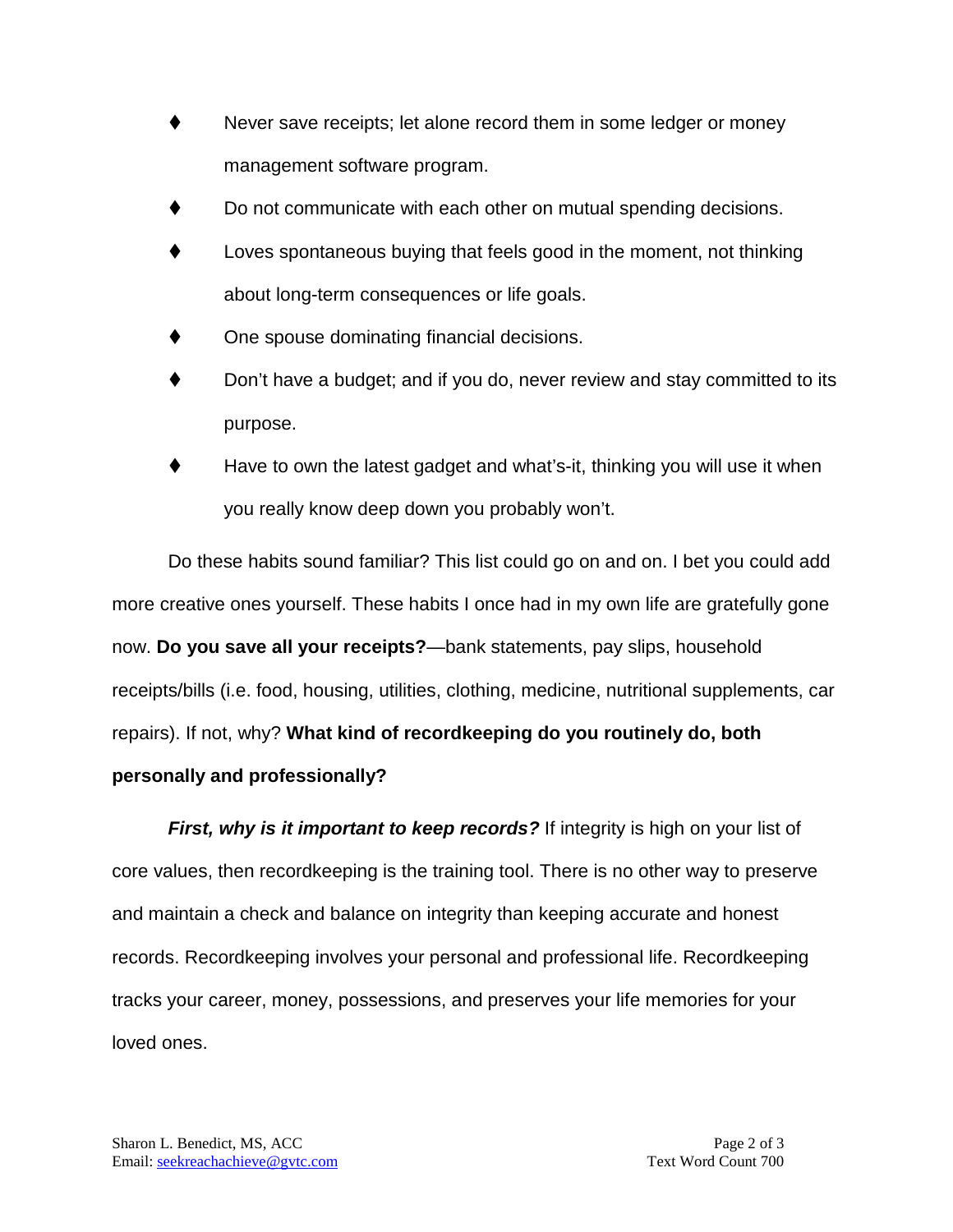*What is Recordkeeping anyway?* Here are the basic recordkeeping areas to create and maintain throughout your life: **Net Worth, Budget, Home/Possessions, Benevolence & Giving, Emergency Records, Life & Family Memories.** In this month's articles, each of these recordkeeping areas will be covered.

Your *Net Worth Statement* will be the first at the gate to give you an overview of your assets and liabilities. Here's a hint—assets are what you own and liabilities are what you owe. I will try to make this as simple and efficient as possible in establishing a basic routine you can easily incorporate into your life. I realize, depending on your situation, keeping records can get complicated. That's when calling on someone to give you some help can make all the difference. Yet, it's important to understand the basics when sitting in front of your CPA or financial advisor. Your knowledge of the basics will not only keep you honest but your helper as well.

"I've learned that you shouldn't call a \$100 meeting to solve a \$10 problem." This gem shared by H. Jackson Brown, Jr. in his book, *The Complete Live and Learn and Pass It On*, could easily be a gem for those of us trying to keep adequate and accurate books for our personal and business records. Keep this in mind as you begin your recordkeeping adventure ahead.

*\*\*\*\*\*\*\**

*Sharon L. Benedict, MS, ACC, is a certified life wellness coach-consultant, specializing in lifeskills, wellness, and creative arts development for individuals, businesses and organizations [\(www.harvestenterprises-sra.com\)](http://www.harvestenterprises-sra.com/).She welcomes your questions and comments and can be contacted at [seekreachachieve@gvtc.com.](mailto:seekreachachieve@gvtc.com)*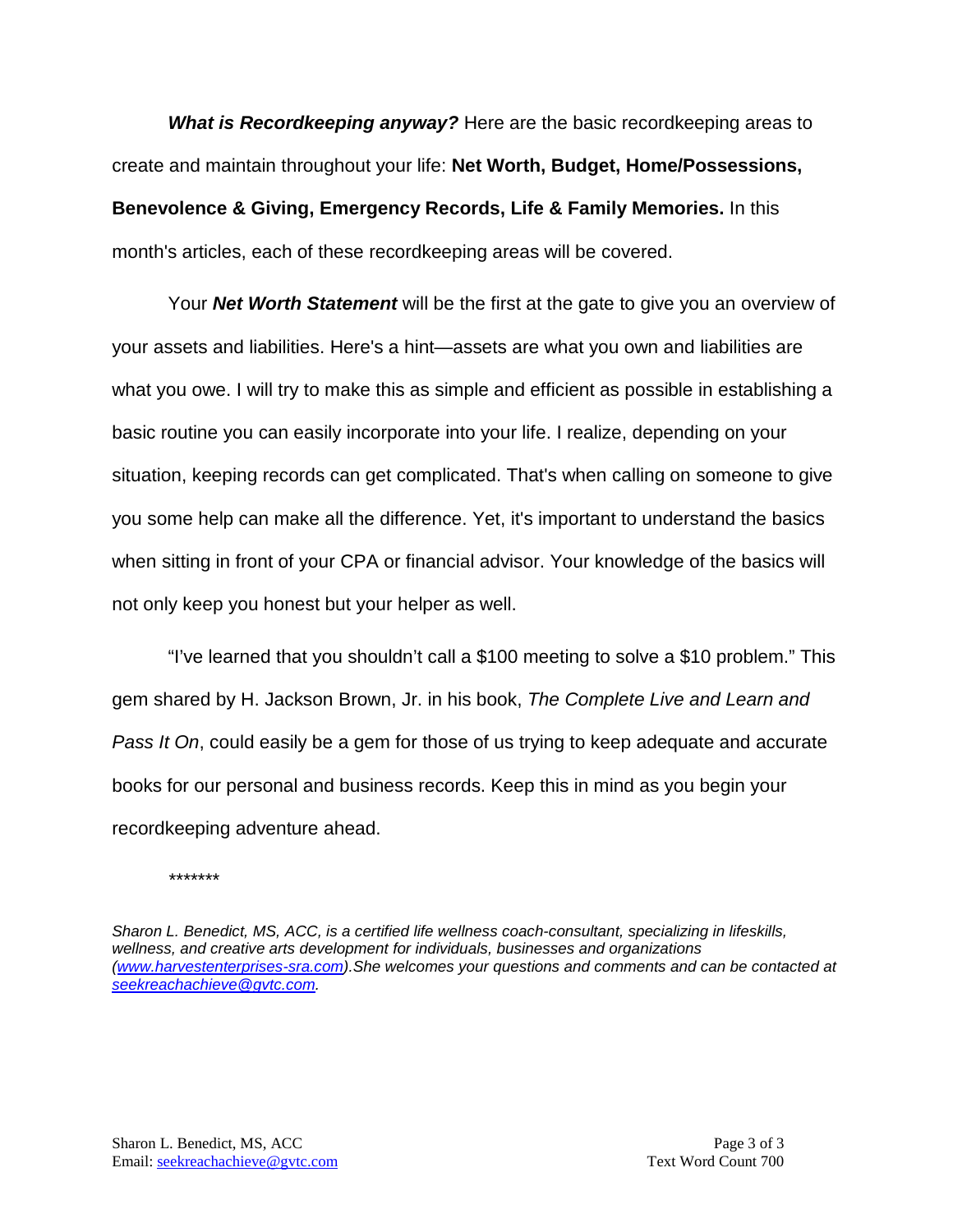*From the Heart...*



#### **Keeping Records . . . your net worth**

(published in Boerne Star, Friday, April 15, 2011)

What comes to mind when you say the word, worth? Various synonyms include terms such as meaning, value, significance, importance, merit. Helen Keller sees one's happiness and maybe even worth wrapped up differently. "Many persons have a wrong idea of what constitutes true happiness. It is not attained through self-gratification but through fidelity to a worthy purpose."

Abraham Lincoln viewed his happiness and worth with his walk with God. "It is difficult to make a man miserable while he feels worthy of himself and claims kindred to the great God who made him." So, when calculating your net worth, go a little further than how much you have in the bank or in the piles of possessions surrounding you. We all know how our fleeting money disappears and our "stuff" wears out. Yet, with a worthy purpose at home and work, and a humble, kindred heart toward God, happiness and worth are sure to be your valuable companions in life. Let's see how our financial net worth side of life fits with the journey.

Very few people actually know their net worth without having to rummage through all their papers and guessing at the value of their real estate and other assets. Most people have their names in their home, cars, businesses, and bank accounts. Yet,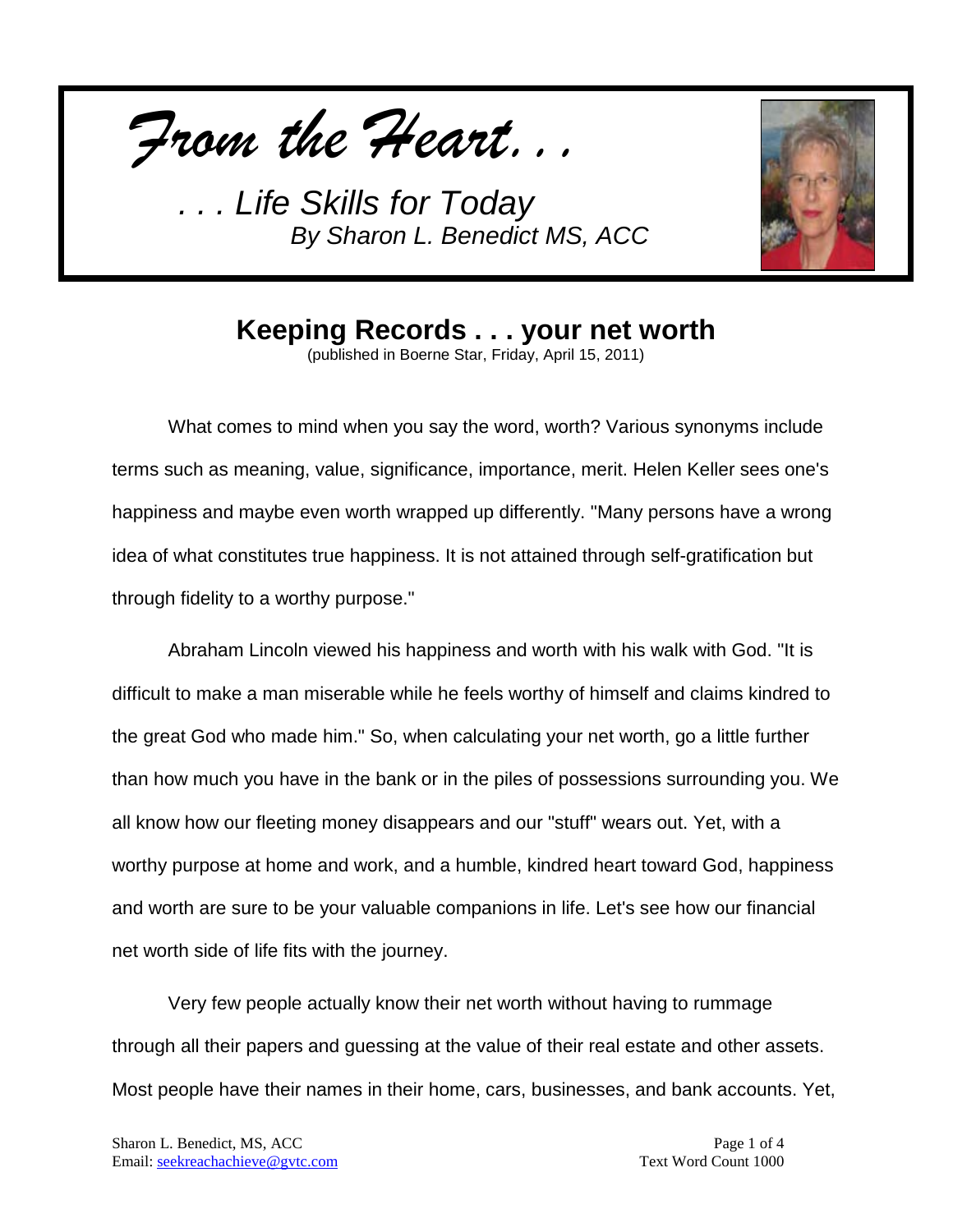there are other assets and possessions rarely included in an overall net worth statement. And often people don't want to include them for the whole world to see. It all depends on the purpose of the net worth statement, such as applying for a loan or submitting annual tax returns. There are also tangible and intangible net worth that may or may not apply.

Putting aside any legal or business criteria for establishing your net worth, a more inclusive net worth statement serves as a personal benchmark for your financial wealth in making a myriad of life decisions. To begin, the calculation is as simple as taking all the assets you own and subtracting the debts you owe.

As simple as this sounds few people actually take the time to calculate their net worth. Just like most people need to know their check book balance, life decisions, such as marriage, buying a car or home, or starting a new business, are being made every day. Without a full understanding of what you own and what you owe, those decisions can create a downhill spiral of unfortunate events in the years ahead. Your dream about traveling to Europe or starting a small business fades away with every dollar spent on a closet full of high-end shoes or gadget that collects dust in the garage.

And keep in mind, your net worth changes every day, depending on property values, taxes, the stock market, and a plethora of other variables. Yet, this doesn't make it less important to maintain an accurate, complete, and up-to-date net worth statement. I realize, depending on your situation, keeping records to establish your net worth can get complicated. That's when calling on someone to give you some help can make all the difference. Yet, it's important to understand the basics when sitting in front of your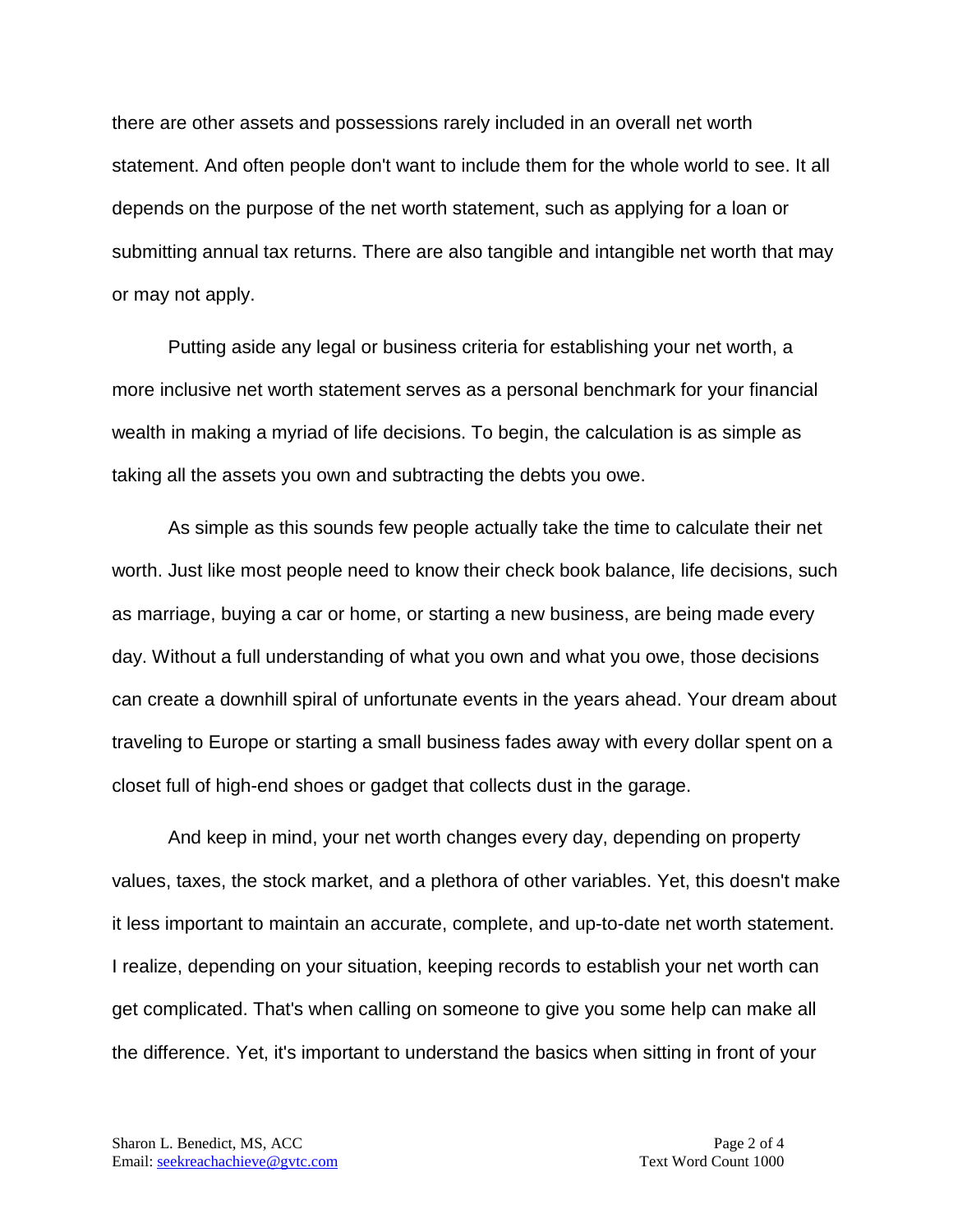trusted CPA or financial advisor. Your knowledge of the basics will not only keep you honest but your helpers as well.

The first step, if you haven't already done the basics, is to compile on a net worth sheet all liquid assets, i.e. money in bank as cash reserve (both savings and checking), retirement savings (company and personal), investments, social security income, and cash value of any life insurance. Then add your personal/physical property, such as auto, rental property, and every possession or "stuff' surrounding you.

If you are one to see the value of details, go through every room in your home, garage, yard and list your possessions from clothes, jewelry, linens, furnishings, electronics, lawn mower...you name it. Then give a value to your stuff (hopefully you have receipts to help you be more accurate making estimates; if not, use current cash value). Use the internet to find your possession and print off comparative value for documentation. Keep in mind if you paid \$500 for your DVD last year and don't have the receipt, the current cash value may be \$200 today. Also, check your insurance policy on what is covered. If personal property is included, they may have asked you for an estimate of value. Keep that in mind as you work to bring your home inventory value upto-date. This home inventory list will be part of the total of all you own. When you add up all your stuff, you will undoubtedly be amazed at how much the home inventory total increases your net worth.

Now you are ready to compile a list of everything you owe, i.e. home mortgage/equity loan, auto and personal property loans, personal loans, credit card debt. Don't leave one item out. You will then be able to assess how you can reduce your debt and increase your net worth. Look at your possessions. Are there any items you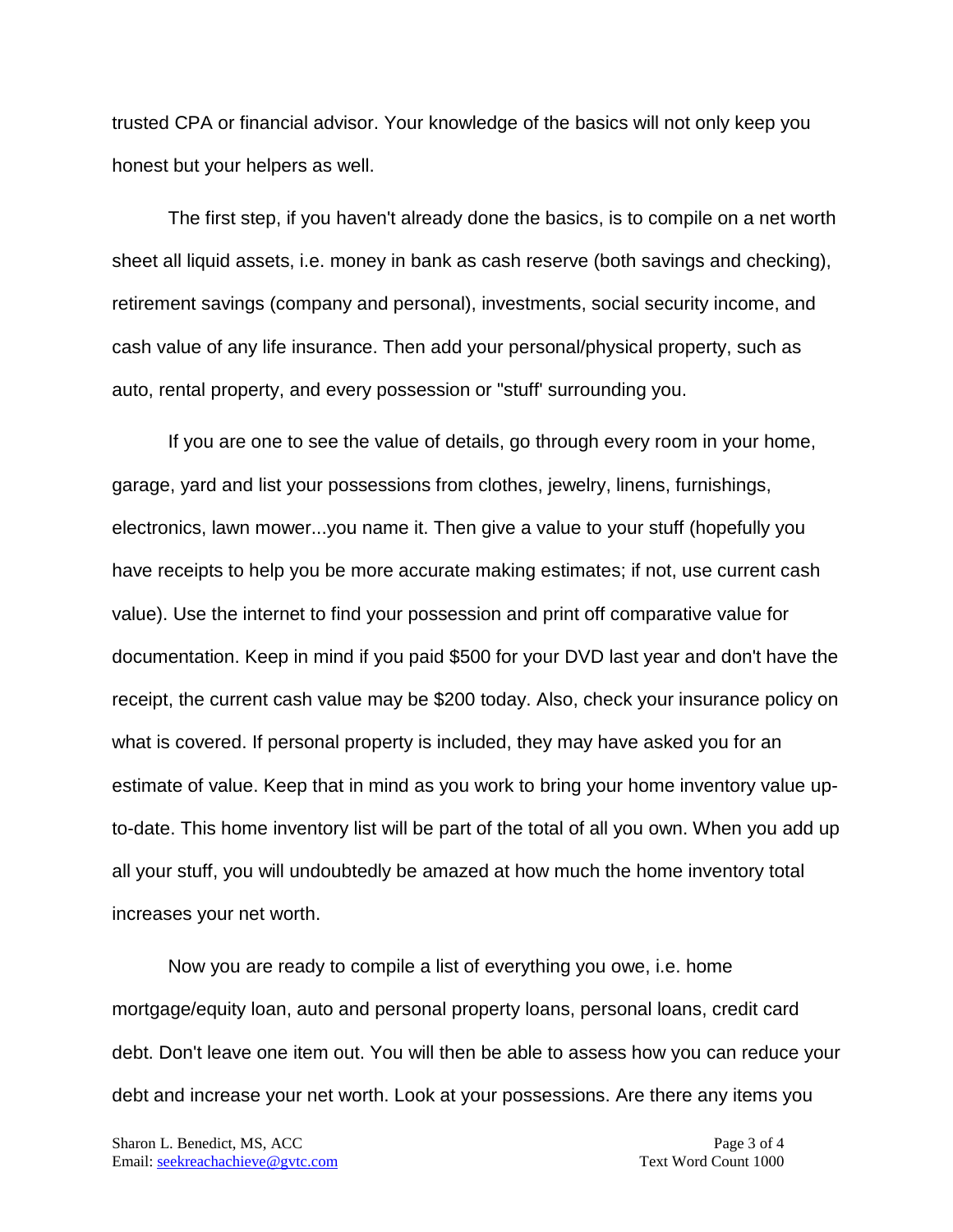can sell to reduce your debt? There are a number of financial software programs (e.g. Quicken, Microsoft Money) that can automatically create a net worth statement for you...that is, if you utilize it to maintain cash flow records. In addition, they have a home inventory feature that you can document all in one place your purchase and ownership of all kinds of possessions or "stuff" accumulated over the years.

At the end of the day, how does your net worth statement reflect your life dreams and goals? Are you missing your chance at reaching them? If so, begin today to change the way your net worth represents what is most important to you. The next article will cover the value and challenges of creating and sustaining a budget.

*\*\*\*\*\*\*\**

*Sharon L. Benedict, MS, ACC, is a certified life wellness coach-consultant, specializing in lifeskills, wellness, and creative arts development for individuals, businesses and organizations [\(www.harvestenterprises-sra.com\)](http://www.harvestenterprises-sra.com/).She welcomes your questions and comments and can be contacted at [seekreachachieve@gvtc.com.](mailto:seekreachachieve@gvtc.com)*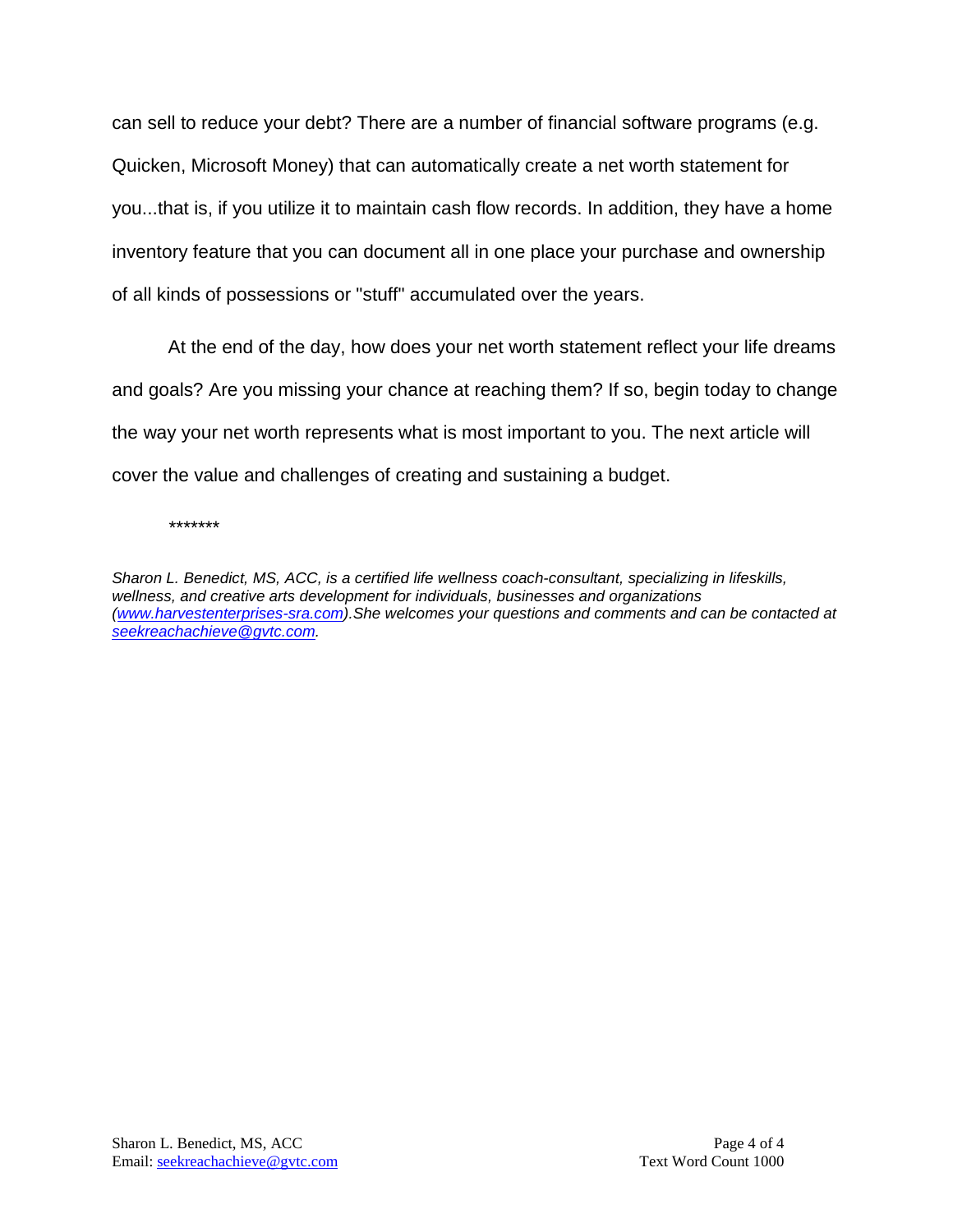*From the Heart...*



## **Keeping Records . . . your budget or bankruptcy**

(published in Boerne Star, Friday, April 22, 2011)

When sizing up how Americans spend their money, most of us personally understand that much of it goes to the essentials—housing, car, food, medical/health, taxes, and daycare of course for the younger families. Yet, most struggle with staying within a budget to cover these basics, particularly with the ongoing economic downturn. Although a few feel it's looking a little better, the lifestyle changes made since 2008 have been significant.

According to the Pew Research Center, Pew Social & Demographics Trends (June 30, 2010), *How the Great Recession Has Changed Life in America* reported that since the Great Depression of 1929 to 1933, ". . .none has presented a more punishing combination of length, breadth and depth than this one." Thirty months after this Great Recession began, Americans' expectations about their retirements and their children's future declined. Their spending and borrowing habits also went down, with a concern that it could take several years for their house values and family finances to recover.

This Pew survey also found that ". . .more than half of the adults in U.S. labor force (55%) have experienced some work-related hardship — be it a spell of unemployment, a cut in pay, a reduction in hours or an involuntary move to part-time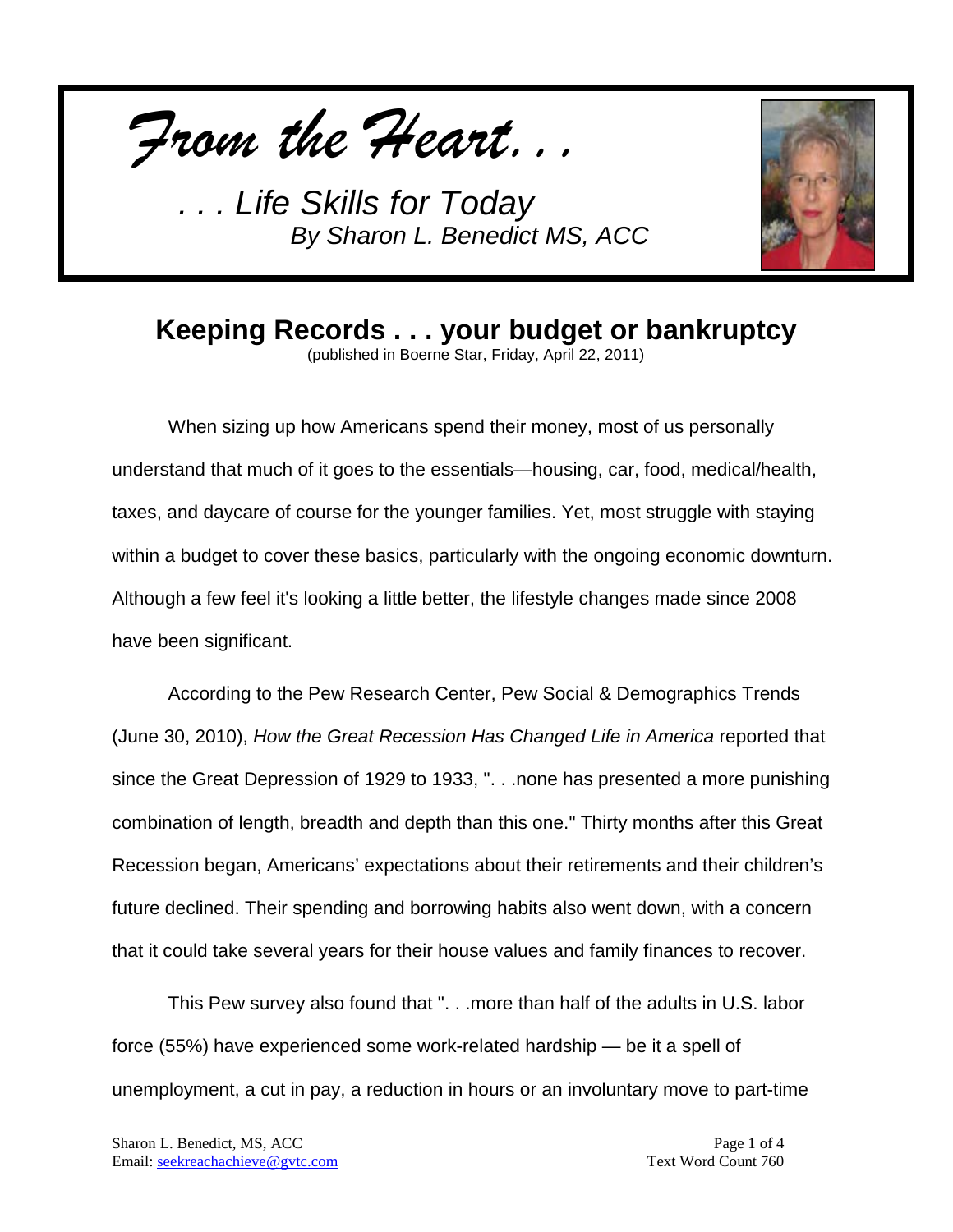work. In addition, the bursting of the pre-recession housing and stock market bubbles has shrunk the wealth of the average American household by an estimated 20%, the deepest such decline in the post-World War II era, according to government data."

For many, 28% of the workforce had their work hours reduced; 23% experienced pay cuts; 12% had to take unpaid leave; and 11% were forced to switch to part-time work. Among the total labor force, 32% experienced unemployment, with 6% underemployed; with 55% experiencing work-related problems. Yet, surprisingly, there are more workers confident that the recovery will come this year rather than lasting longer.

Living with this reality and a little hope, budgeting has become a major part of everyday spending decisions. For many Americans, there are still lingering spending habits that put them at risk for bankruptcy. According to Filing for Bankruptcy Online, there are *12 Dumbest Spending Habits Forcing Americans into Bankruptcy*. They include too much dining out, driving/commuting, buying something just because it's on sale, smoking, paying fitness center monthly fees and not use it to exercise, late on credit card payments, buying excessive accessories such as that extra pair of shoes, charging it, impulse buying, losing control over spending habits, not keeping an eye on your money, and being iPod'd into something to buy.

Sounds like a budget is definitely needed to curb the cash crash coming. Dave Ramsey sees the dreaded "B" word for Bankruptcy generating a worse reaction for people than even the "B" word for Budget. To avoid bankruptcy, embracing a budget is much easier to swallow all around. For Ramsey, the word Budget simply stands for a PLAN. "When you budget, you're spending on paper, on purpose, before the month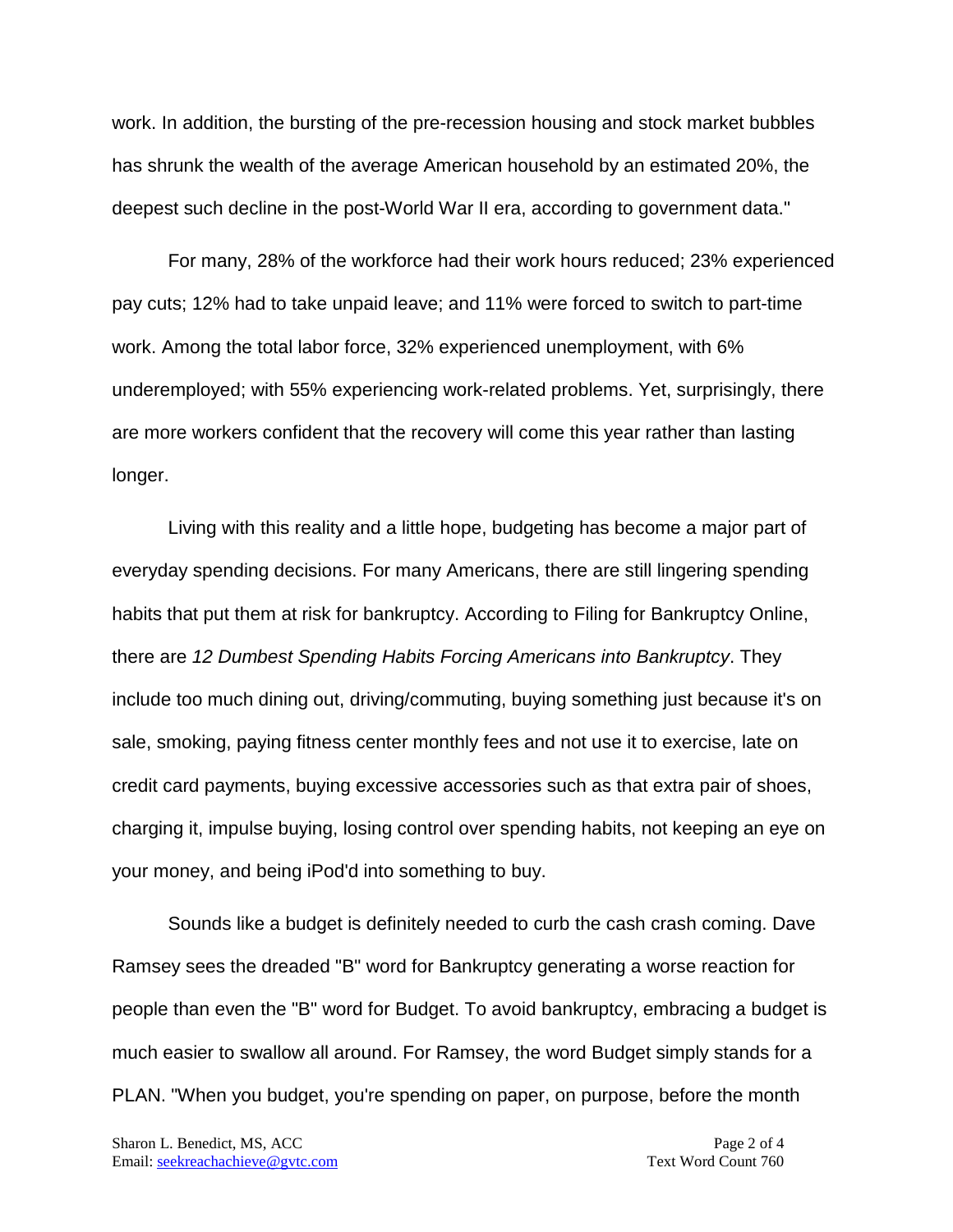begins. But many people view a budget as a straight jacket that keeps them constrained. Freedom and budget just don't seem to go together. However, when you see that a budget is just spending your money with intention, you'll actually experience more freedom than before. Many people say they've found even more money when they created a realistic budget and stuck with it."

So, I leave you with Ramsey's "Seven Baby Steps" to get you started with the help of one of our nation's top budgeting experts. Visit his website at <https://www.daveramsey.com/new/baby-steps> to learn more.

Ramsey's Seven Baby Steps—

- 1. Baby Step 1--\$1,000 to start an Emergency Fund
- 2. Baby Step 2--Pay off all debt using the Debt Snowball
- 3. Baby Step 3--3 to 6 months of expenses in savings
- 4. Baby Step 4--Invest 15% of household income into Roth IRAs and pre-tax retirement
- 5. Baby Step 5--College funding for children
- 6. Baby Step 6--Pay off home early
- 7. Baby Step 7--Build wealth and give!

Next article will move through your "stuff"—all the possessions surrounding you and may be dreaming about. We all know happiness doesn't come with "stuff" but with relationships and creating a life of benevolence and giving to others. Budgeting it all can make all the difference in experiencing a purposeful and fulfilling memories that will last a lifetime and beyond.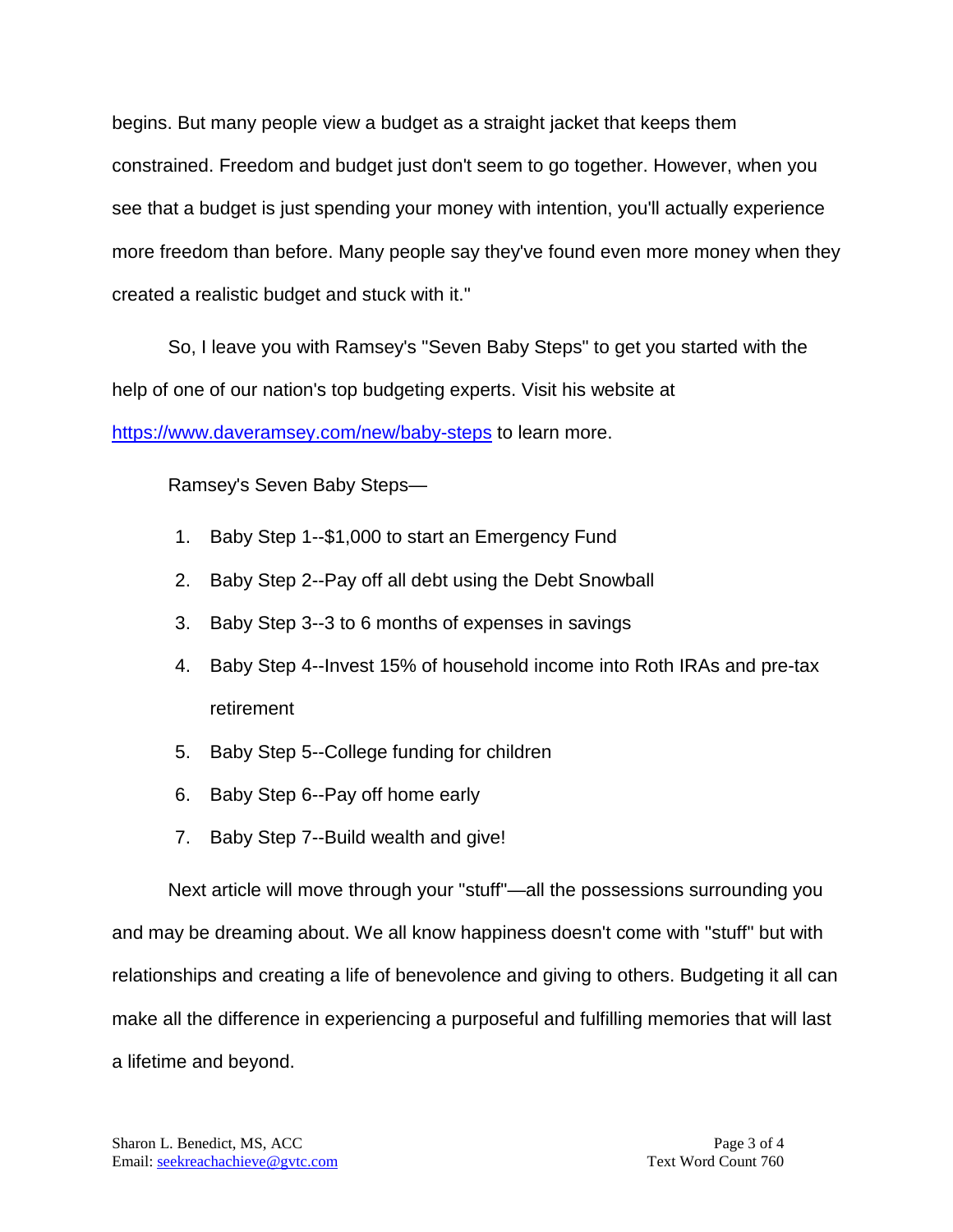*\*\*\*\*\*\*\**

*Sharon L. Benedict, MS, ACC, is a certified life wellness coach-consultant, specializing in lifeskills, wellness, and creative arts development for individuals, businesses and organizations [\(www.harvestenterprises-sra.com\)](http://www.harvestenterprises-sra.com/).She welcomes your questions and comments and can be contacted at [seekreachachieve@gvtc.com.](mailto:seekreachachieve@gvtc.com)*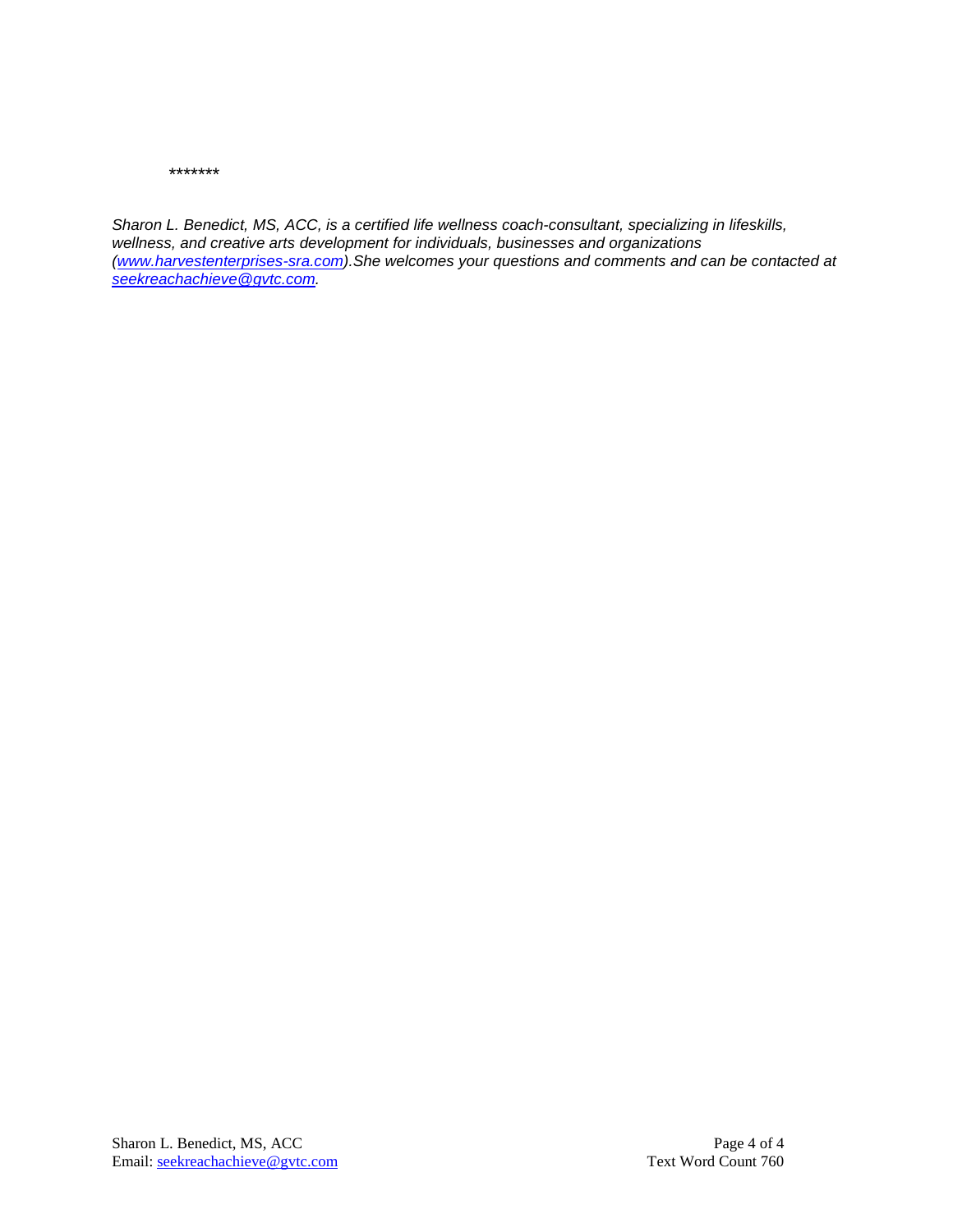*From the Heart...*



**Keeping Records . . . Getting & Giving**

(published in Boerne Star, Friday, April 29, 2011)

Did you know that the "stuff" or possessions you get used to having around you are all part of your net worth? As you routinely take care of your possessions, you actually stretch out the value of your net worth. You will also sustain your commitment to the budget you set for yourself.

Think about how much you would save if you took care of your car and held onto that car for more than just a few years? Rich White, executive director, Car Care Council [\(www.carcare.org\)](http://www.carcare.org/) gives us a bit of car advice here with *Keeping Your Car Can Save You Money* (2008). "You've just made your last car payment. Should you keep the car or trade it in for a brand new vehicle? . . . People who keep their cars, treat them as valuable investments and commit to regular vehicle maintenance, end up saving a lot of money."

The difference in the savings over a four year period between keeping your car and buying a new one could be \$10,894, according to Runzheimer International. In that four year period, expenses for your current car, including fuel, license, registration, taxes, insurance, maintenance and tires less your resale value could come to \$12,789. For a new car, expenses including the car payment, interest on the car loan, fuel,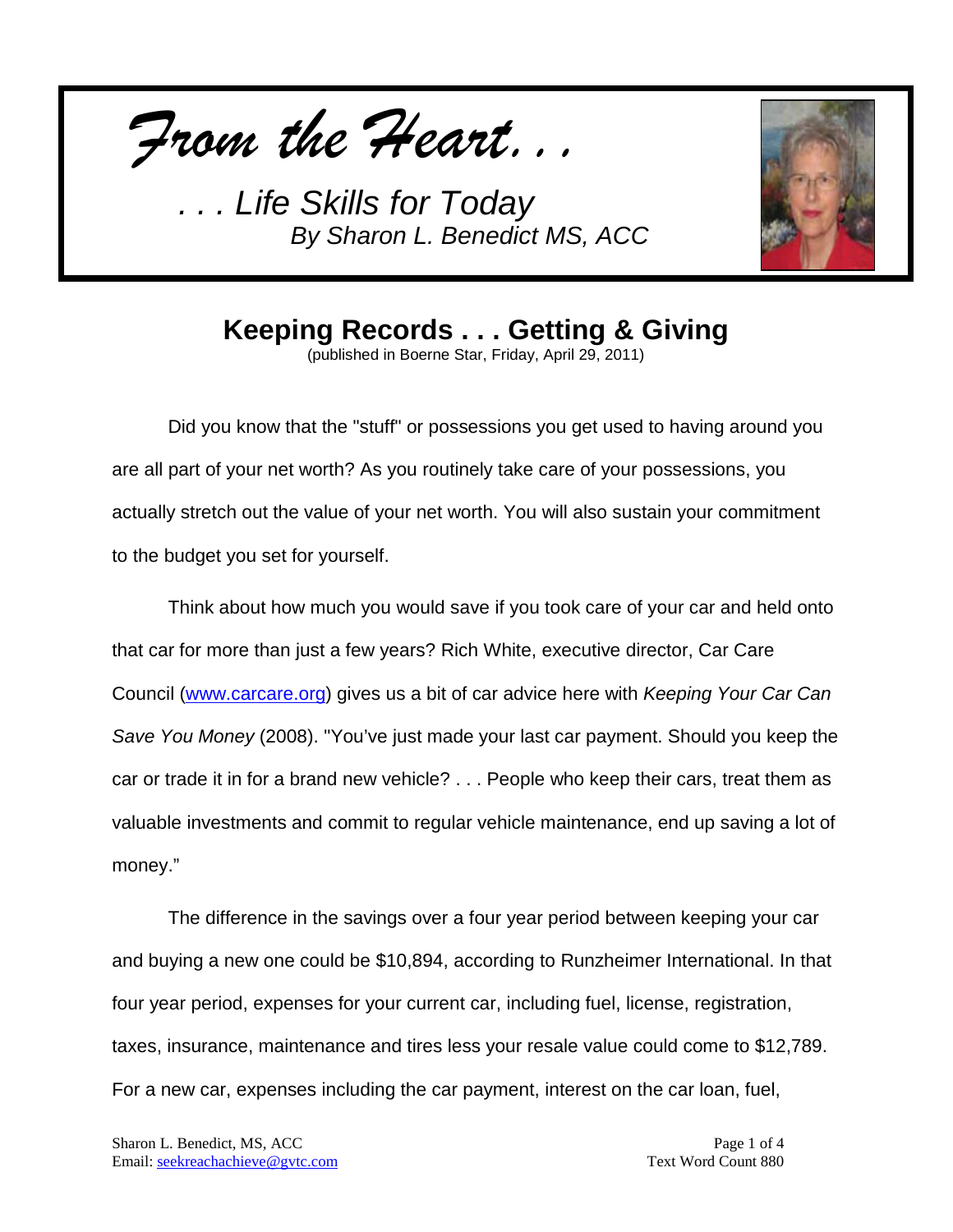license, registration, taxes, insurance, maintenance and tires less resale value could total \$23,683.

This is just one example of how important your possessions are in the long run. So, let's look at your home inventory of "stuff" that surrounds you. Create a *Home Inventory Sheet* that will identify every possession you own. It will give a detailed list of your physical assets, their purchase date/value and replacement value. By all means, if you prefer, utilize a money management software program, such as Quicken or Money Home Inventory to keep track of your possessions and their value.

Another element of life's responsibilities and joys is benevolence and giving. No matter how much "stuff" we accumulate, we never are quite satisfied. Yet, making a commitment in giving to others brings you far greater value in your life than that new car or awesome vacation home you have dreamed about for years. Believe me, I'm not one to spoil anyone's dreams and goals here. I just want to encourage you to consider how you can balance those dreams and goals as you touch the lives of others. Somehow, your own life is forever changed, and those dreams and goals you have gain greater meaning for you. They may even change a bit as you see the lives of others forever change.

You may wonder, "Where do I start?" It can be as simple as saying hello to your neighbor and seeing an opportunity to help them in some way. For those of us who live for the detail of things, how about creating a *Benevolence & Giving sheet* that offers you an outline of how you would like to contribute to someone's life and our society in a variety of ways. There are so many ways to contribute, whether in dollars, time, or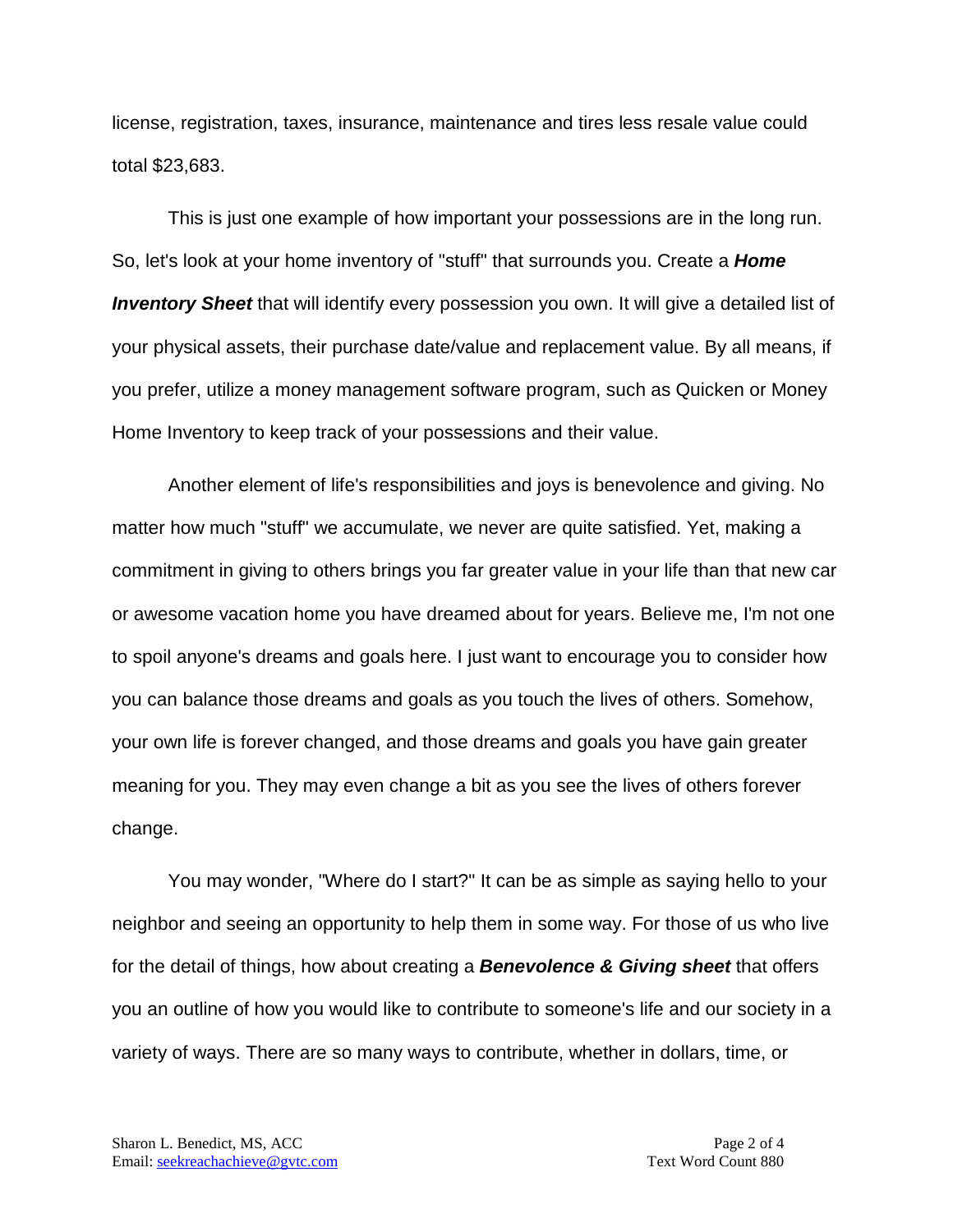materials. Here are eleven general organization areas you can consider. And I bet you are already contributing to many in ways you may not even thought you had.

I.*RELIGIOUS ORGANIZATIONS/ CHURCH/MISSIONS*: Organizations that

support your faith and desire for outreach to humanity.

- II.*BASIC CORE VALUES & PRINCIPLES:* Organizations that support your core values and life principles.
- III.*HISTORY/WESTERN CULTURE*: Organizations that support your values and principles in global human affairs and lessons of history.
- IV.*SCIENCE/MEDICINE:* Organizations that seek truth in our universe and life on earth; observe and understand the natural world from a scientific and spiritual perspective. Be cautious about certain perspectives that may have extreme views and inappropriately discount the faith dimensions, credible scientific discoveries, and the principles of macro- and microadaptation.
- V.*HOME/FAMILY/VALUES:* Organizations that encourage and support the family, home, and core human values.

#### VI.*PUBLIC POLICY/DOMESTIC AND INTERNATIONAL AFFAIRS:*

Organizations supporting human justice and compassion in legislation, domestic policy, and international relations.

VII.*BUSINESS AND LEGAL ISSUES:* Organizations that support and train business leaders and legal advisors to advance integrity, honesty, and excellence in the work place and our nation's legal system.